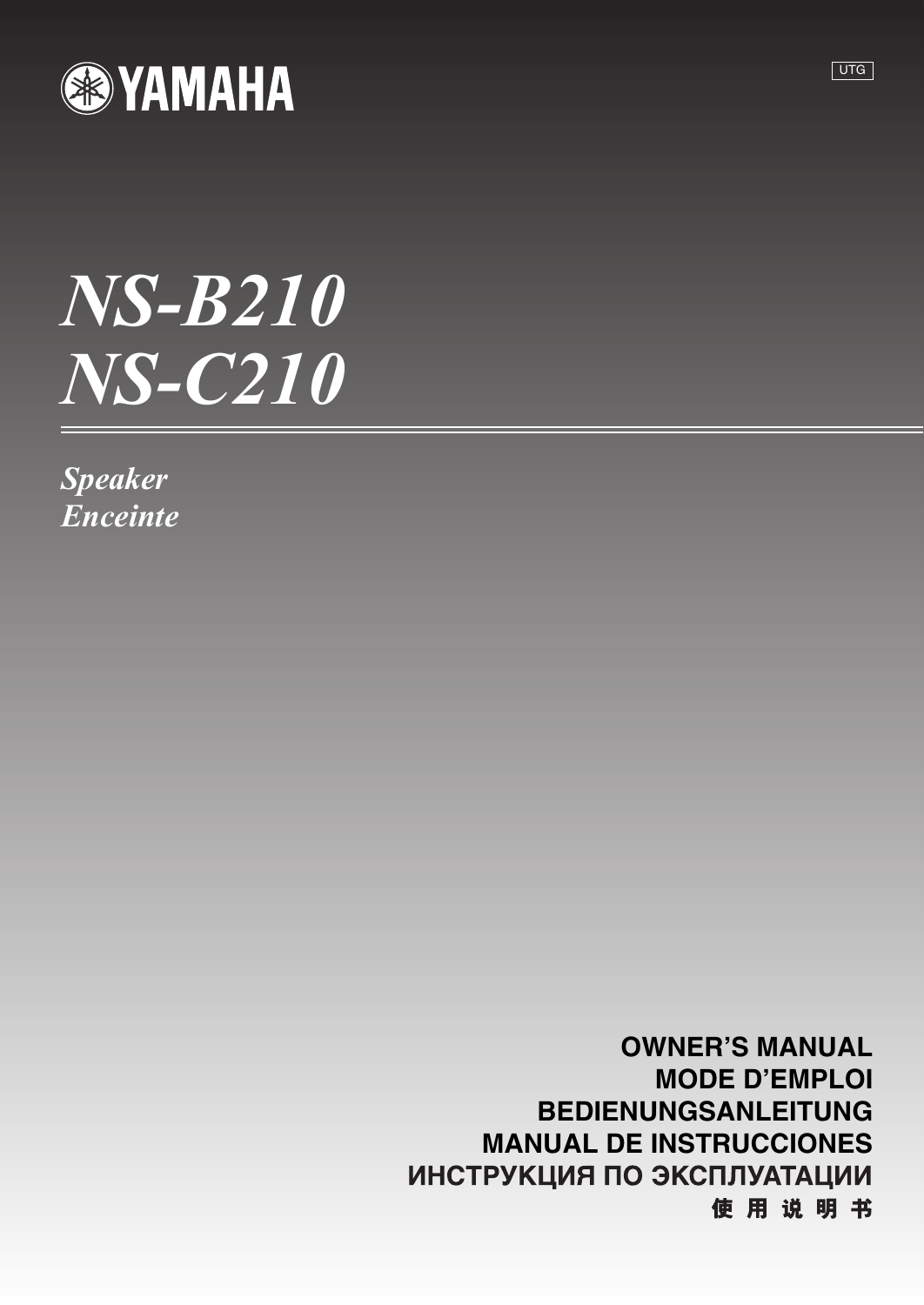#### **Read this before using the speaker.**

- To assure the finest performance, please read this manual carefully. Keep it in a safe place for future reference.
- Install the speaker in a cool, dry, clean place away from windows, heat sources, sources of excessive vibration, dust, moisture and cold. Avoid sources of electrical noise (transformers, motors). To prevent fire or electrical shock, do not expose this unit to rain or water.
- To prevent the enclosure from warping or discoloring, do not place the speaker where it will be exposed to direct sunlight or excessive humidity.
- Do not place the following objects on the speaker: Glass, china, small metallic etc.

If glass, etc., falls as a result of vibration and breaks, it may cause personal injury.

A burning candle, etc.

If the candle falls as a result of vibrations, it may cause fire and personal injury.

A vessel with water in it

If the vessel falls as a result of vibrations and water spills, it may cause damage to the speaker, and/or you may get an electric shock.

- Do not place the speaker where foreign material such as dripping water. It might cause fire, damage to this unit, and/or personal injury.
- Do not place the speaker where it is liable to be knocked over or struck by falling objects. Stable placement will also ensure better sound performance.
- Placing the speaker on the same shelf or rack as the turntable can result in acoustical feedback.
- Never put a hand or a foreign object into the port located on the rear of the speaker, as this might cause personal injury and/or damage to the speaker.
- When moving the speaker, do not hold the port, as it might cause personal injury and/or damage to the speaker.
- Any time you notice distortion, reduce the volume control on your amplifier. Never allow your amplifier to be driven into "clipping." Otherwise the speaker may be damaged.
- When using an amplifier with a rated output power higher than the nominal input power of the speaker, care should be taken never to exceed the speaker's maximum input.
- Do not attempt to clean the speaker with chemical solvents, as this might damage the finish. Use a clean, dry cloth.
- Do not attempt to modify or repair the speaker. Contact qualified YAMAHA service personnel when any service is needed. The cabinet should never be opened for any reasons.
- **Secure placement and installation is the owner's responsibility. YAMAHA shall not be liable for any accident caused by improper placement or installation of speakers.**

#### **PRECAUTIONS Information for Users on Collection and Disposal of Old Equipment**



This symbol on the products, packaging, and/or accompanying documents means that used electrical and electronic products should not be mixed with general household waste.

For proper treatment, recovery and recycling of old products, please take them to applicable collection points, in accordance with your national legislation and the Directives 2002/96/ EC.

By disposing of these products correctly, you will help to save valuable resources and prevent any potential negative effects on human health and the environment which could otherwise arise from inappropriate waste handling.

For more information about collection and recycling of old products, please contact your local municipality, your waste disposal service or the point of sale where you purchased the items.

[Information on Disposal in other Countries outside the European Union]

This symbol is only valid in the European Union. If you wish to discard these items, please contact your local authorities or dealer and ask for the correct method of disposal.

## **SUPPLIED ACCESSORIES**

#### **NS-B210**



Speaker cable  $(10m \times 1)$ 

#### **NS-C210**



Speaker cable  $(4m \times 1)$ 



Fastener  $\times$  2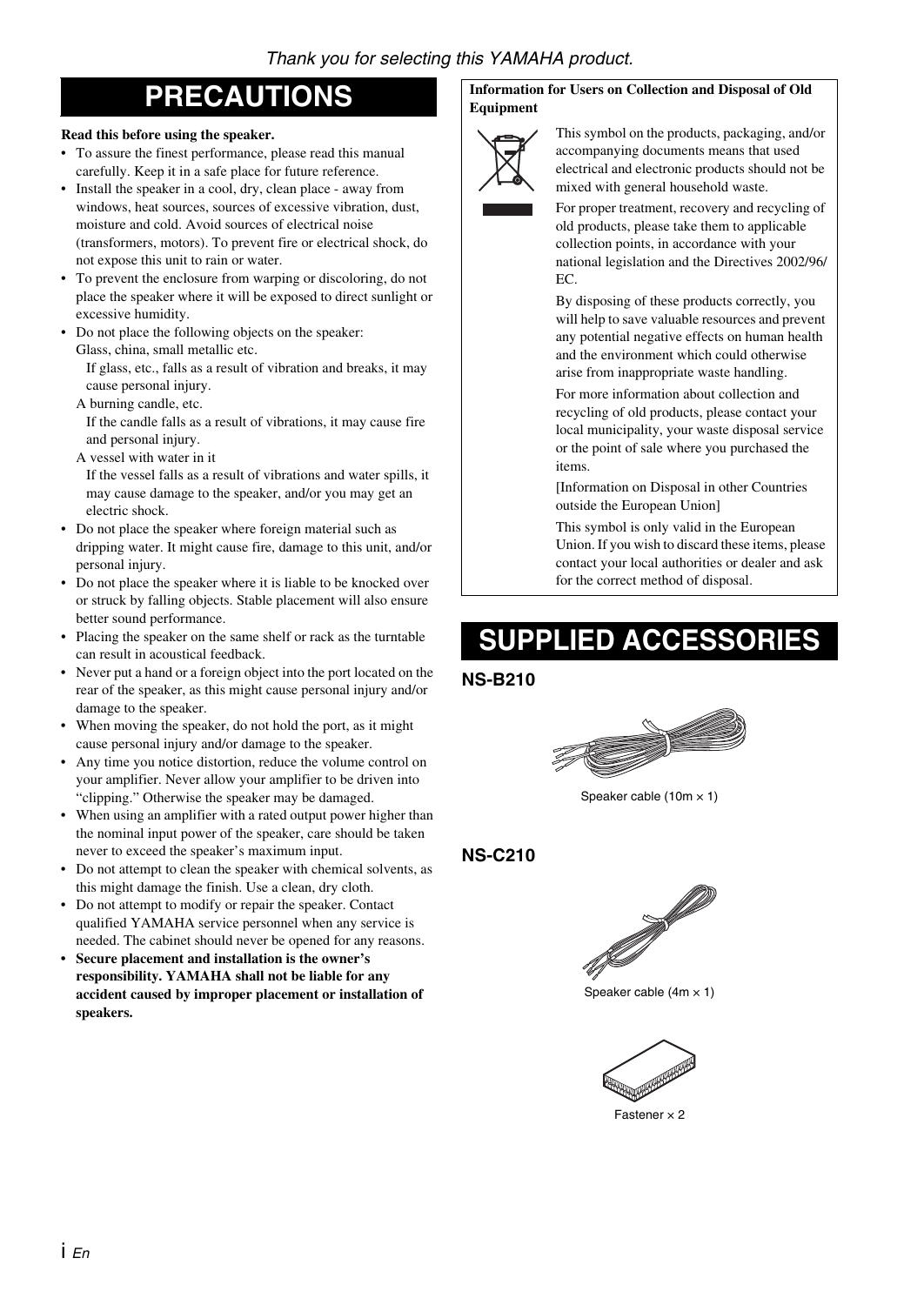## **PLACING THE SPEAKERS**

#### **For NS-B210**

#### ■**Using as 2ch stereo speakers**

Better stereo images will be obtained when the speakers are slightly angled in towards the listeners.



#### ■**Using as front speakers and surround speakers in a surround system**

Position the speakers on both sides of the TV. The positioning of speakers is important, since this dictates the overall sound quality of the surround system. Set up the speakers on the basis of your listening position by following the owner's manual supplied with your amplifier.

And mount the speakers on a wall or place the speakers on a shelf. Determine the best position by following the owner's manual supplied with your amplifier.



#### ■**To mount the speakers on a wall by using the attached mounting bracket**

Fasten screws into a firm wall or wall support as shown in the figure, and hang the holes of the mounting bracket on the protruding screws.

\* Make sure that the screws are secured in the narrow sections of the holes.

> Tapping screw (3.5-4 mm) (1/8" to 3/16") (Available at the hardware store)



You can also use the screw holes on the bottom of the speaker for installing the speaker using a commercially available speaker bracket (if you do not use the attached mounting bracket).



#### **Note**

**Placing this unit too close to a CRT TV set might impair picture color or create a buzzing noise. Should this happen, move the speaker away (more than 20 cm (7-7/8")) from the TV set.**

**When using a PDP or LCD TV, it would not happen.**

#### **WARNING**

- **NS-B210 weighs 1.6 kg (3 lbs. 8 oz.). Do not mount it on thin plywood or a wall with soft surface material. If mounted, the screws may come out and the speaker may fall. This may damage the speaker, or cause personal injury.**
- **Do not install the speaker on a wall with nails, adhesives, or any other unstable hardware. Long term use and vibrations may cause it to fall.**
- **To avoid accidents resulting from tripping over loose speaker cables, fix them securely to the floor or wall.**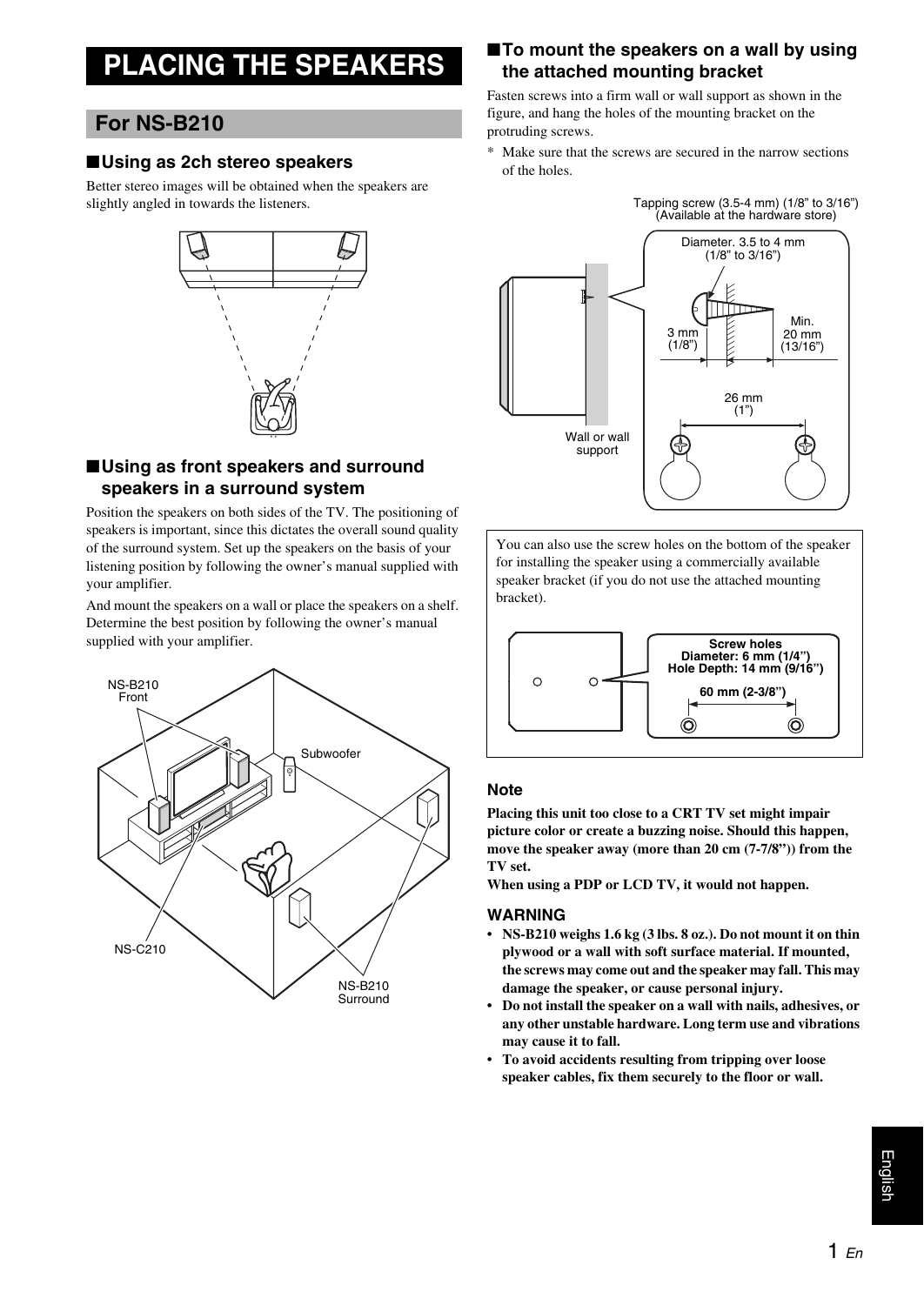### **For NS-C210**

#### ■**Using as center speaker**

Place the speaker on a TV rack or other stable surface. To prevent the speaker from falling down, attach the fasteners provided in each corner of the speaker's underside.



#### ■**To mount the speakers on a wall by using the attached mounting bracket**

Fasten screws into a firm wall or wall support as shown in the figure, and hang the holes of the mounting bracket on the protruding screws.



#### **Note**

**Placing this unit too close to a CRT TV set might impair picture color or create a buzzing noise. Should this happen, move the speaker away (more than 20 cm (7-7/8")) from the TV set.**

**When using a PDP or LCD TV, it would not happen.**

#### **WARNING**

- **NS-C210 weighs 2 kg (4 lbs. 7 oz.). Do not mount it on thin plywood or a wall with soft surface material. If mounted, the screws may come out and the speaker may fall. This may damage the speaker, or cause personal injury.**
- **Do not touch the adhesive surface after peeling off the seal as this will weaken its adhesive strength.**
- **Thoroughly wipe clean the surface where the fasteners are to be attached. Note that adhesive strength is weakened if the surface is dirty, oily or wet, and that this may cause the center speaker to drop.**
- **Do not install the speaker on a wall with nails, adhesives, or any other unstable hardware. Long term use and vibrations may cause it to fall.**
- **To avoid accidents resulting from tripping over loose speaker cables, fix them securely to the floor or wall.**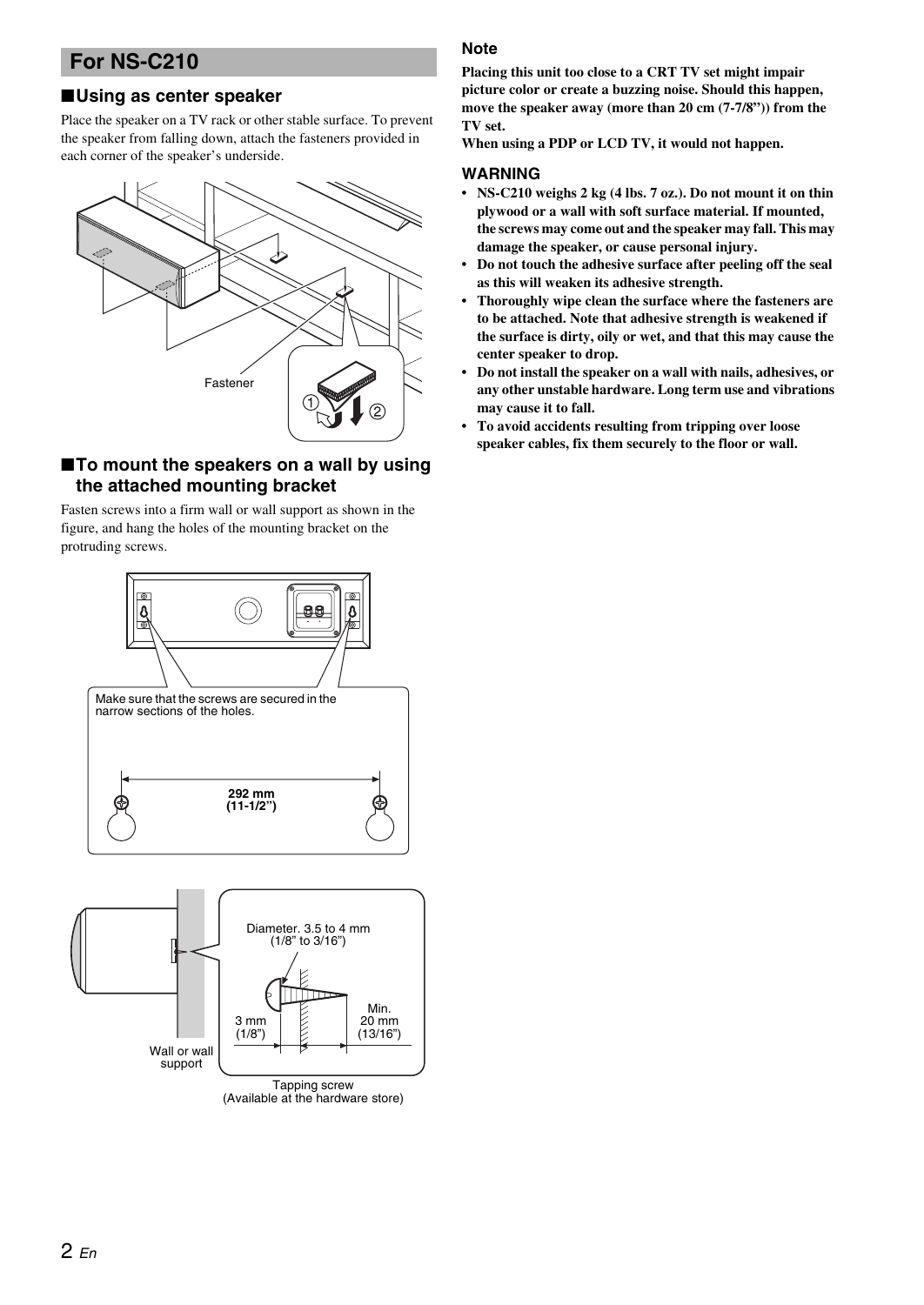## **CONNECTIONS TO YOUR AMPLIFIER**

**Before making connections, make sure that the amplifier is switched off.**



- Connect the screw-type input terminals at the rear of the speakers to the speaker output terminals of the amplifier (or receiver) with the speaker cable.
- Connect the (+) terminals on the amplifier (or receiver) to the (+) terminal of each speaker, making sure to confirm the colorcoded wire of the cable at each end. Use the other wire of the cable to connect the (–) terminals of the components.
- Connect one speaker to the left (marked L) terminals of your amplifier, and another speaker to the right (marked R) terminals, making sure not to reverse the polarity  $(+, -)$ . If one speaker is connected with reversed polarity the sound will be unnatural and lack bass.

#### ■**How to connect**

- **1** Loosen the knob.
- **2** Remove 10 mm (3/8") of insulation from each end of the cables, and twist the exposed conductors together neatly and tightly, as shown below.





**3** Insert the bare wire.

#### **Notes**

- **Do not let the bare speaker wires touch each other as this could damage the speaker or the amplifier, or both.**
- **Do not insert the insulation into the hole. Sound may not be produced.**

#### ■**When using a banana plug**

#### **Note**

**Do not take off this cover unless using a banana plug.**



- **1** Remove the cover by pulling it toward you.
- **2** Tighten the terminal knob.
- **3** Simply insert the banana plug into the terminal.

**<sup>4</sup>** Tighten the knob and secure the cables. Test the firmness of the connection by pulling lightly on the cables at the terminal.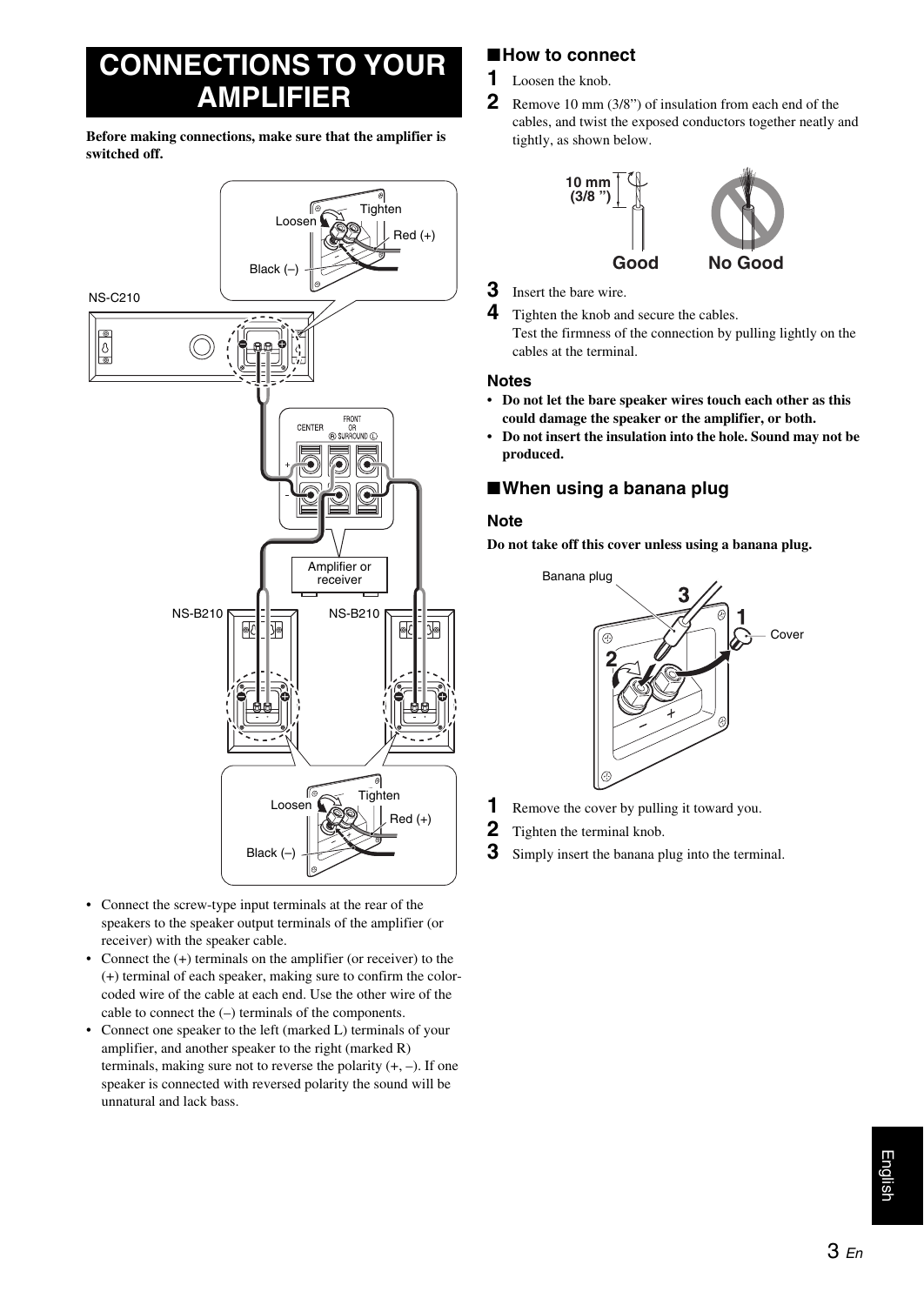## **SPECIFICATIONS**

#### **NS-B210**

|  | Non-Magnetic shielding type              |  |
|--|------------------------------------------|--|
|  |                                          |  |
|  |                                          |  |
|  |                                          |  |
|  | to 50 kHz (-30 dB)                       |  |
|  |                                          |  |
|  |                                          |  |
|  |                                          |  |
|  |                                          |  |
|  | $(4-1/8" \times 8-7/16" \times 5-3/16")$ |  |
|  |                                          |  |

#### **NS-C210**

| Non-Magnetic shielding type              |
|------------------------------------------|
|                                          |
| 2.2 cm (1") balamced dome tweeter        |
|                                          |
|                                          |
| to 100 kHz (-30 dB)                      |
|                                          |
|                                          |
|                                          |
|                                          |
|                                          |
| $(13-3/8" \times 4-1/8" \times 5-3/16")$ |
|                                          |
|                                          |

- Specifications subject to change without notice due to product improvements.
- Care should be taken not to exceed the input power values noted above.

#### **Taking care of the speaker**

When you wipe this unit, do not use chemical solvents (e.g., alcohol or thinners, etc.): this might damage the finish. Use a clean, dry cloth. For difficult soils, dampen a soft cloth in water, wring it out, and then wipe with the cloth.

(For polish-finished model) Bumping the surface of the instrument with metal, porcelain, or other hard objects can cause the finish to crack or peel. Use caution.

#### **Limited Guarantee for European Economic Area (EEA) and Switzerland**

Thank you for having chosen a Yamaha product. In the unlikely event that your Yamaha product needs guarantee service, please contact the dealer from whom it was purchased. If you experience any difficulty, please contact Yamaha representative office in your country. You can find full details on our website (**http://www.yamaha-hifi.com/** or **http://www.yamaha-uk.com/** for U.K. resident).

The product is guaranteed to be free from defects in workmanship or materials for a period of two years from the date of the original purchase. Yamaha undertakes, subject to the conditions listed below, to have the faulty product or any part(s) repaired, or replaced at Yamaha's discretion, without any charge for parts or labour. Yamaha reserves the right to replace a product with that of a similar kind and/or value and condition, where a model has been discontinued or is considered uneconomic to repair.

#### **Conditions**

- 1. The original invoice or sales receipt (showing date of purchase, product code and dealer's name) MUST accompany the defective product, along with a statement detailing the fault. In the absence of this clear proof of purchase, Yamaha reserves the right to refuse to provide free of charge service and the product may be returned at the customer's expense.
- 2. The product MUST have been purchased from an AUTHORISED Yamaha dealer within the European Economic Area (EEA) or Switzerland.
- 3. The product must not have been the subject of any modifications or alterations, unless authorised in writing by Yamaha.
- 4. The following are excluded from this guarantee:
	- a. Periodic maintenance and repair or replacement of parts due to normal wear and tear.
		- b. Damage resulting from:
			- (1) Repairs performed by the customer himself or by an unauthorised third party.
		- (2) Inadequate packaging or mishandling, when the product is in transit from the customer. Please note that it is the customer's responsibility to ensure the product is adequately packaged when returning the product for repair.
		- (3) Misuse, including but not limited to (a) failure to use the product for its normal purpose or in accordance with Yamaha's instructions on the proper use, maintenance and storage, and (b) installation or use of the product in a manner inconsistent with the technical or safety standards in force in the country where it is used.
		- (4) Accidents, lightning, water, fire, improper ventilation, battery leakage or any cause beyond Yamaha's control.
		- (5) Defects of the system into which this product is incorporated and/or incompatibility with third party products.
		- (6) Use of a product imported into the EEA and/or Switzerland, not by Yamaha, where that product does not conform to the technical or safety standards of the country of use and/or to the standard specification of a product sold by Yamaha in the EEA and/or Switzerland. (7) Non AV (Audio Visual) related products.
		- (Products subject to "Yamaha AV Guarantee Statement" are defined in our website at **http://www.yamaha-hifi.com/** or **http://www.yamaha-uk.com/** for U.K. resident.)
- 5. Where the guarantee differs between the country of purchase and the country of use of the product, the guarantee of the country of use shall apply.
- 6. Yamaha may not be held responsible for any losses or damages, whether direct, consequential or otherwise, save for the repair or replacement of the product.
- 7. Please backup any custom settings or data, as Yamaha may not be held responsible for any alteration or loss to such settings or data.
- 8. This guarantee does not affect the consumer's statutory rights under applicable national laws in force or the consumer's rights against the dealer arising from their sales/purchase contract.